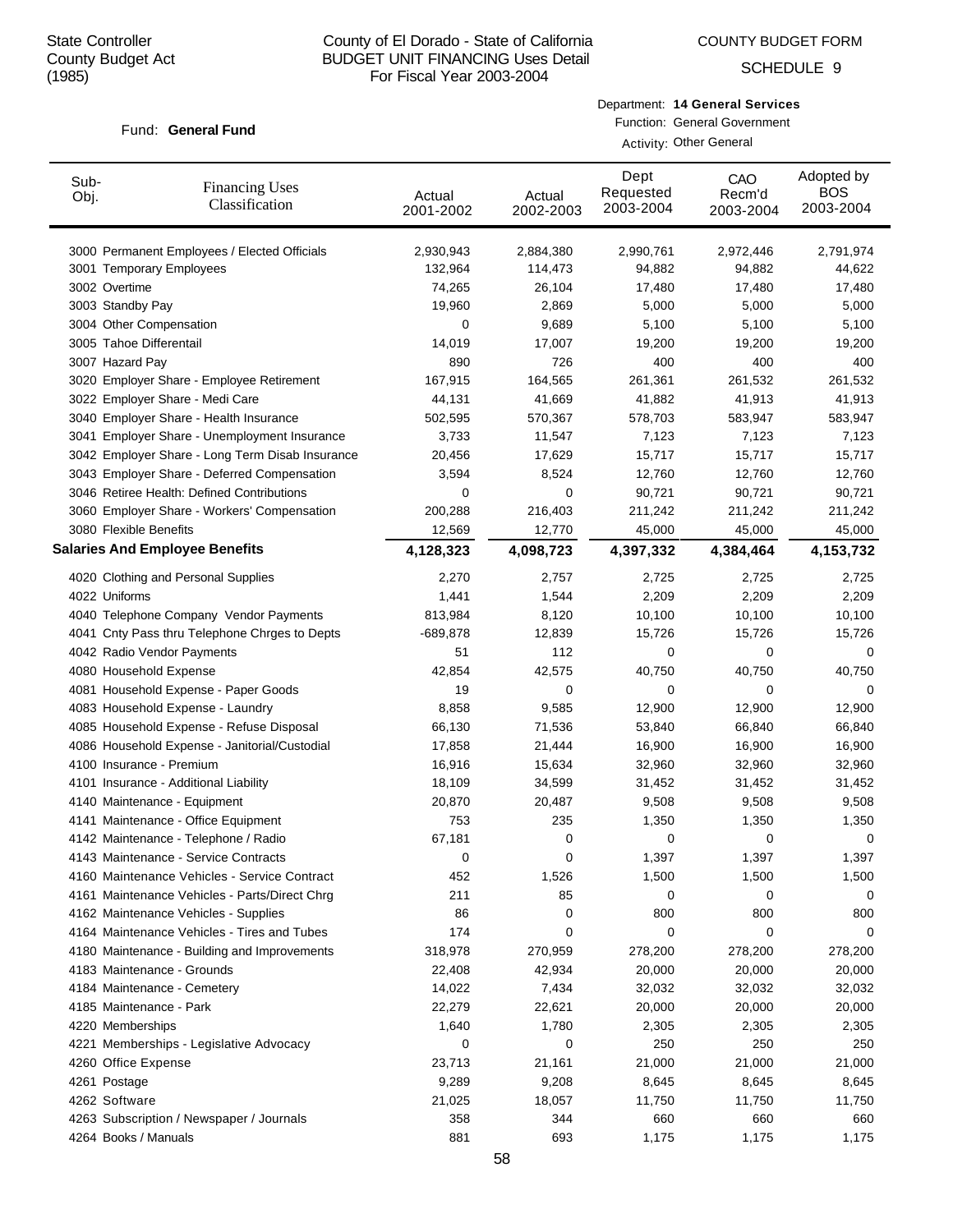COUNTY BUDGET FORM

SCHEDULE 9

#### Fund: General Fund

Department: **14 General Services**

| Sub-<br>Obj.        | <b>Financing Uses</b><br>Classification      | Actual<br>2001-2002 | Actual<br>2002-2003 | Dept<br>Requested<br>2003-2004 | CAO<br>Recm'd<br>2003-2004 | Adopted by<br><b>BOS</b><br>2003-2004 |
|---------------------|----------------------------------------------|---------------------|---------------------|--------------------------------|----------------------------|---------------------------------------|
|                     | 4265 Law Books                               | 710                 | 174                 | 600                            | 600                        | 600                                   |
|                     | 4266 Printing / Duplicating                  | 41,917              | 21,100              | 14,965                         | 14,965                     | 14,965                                |
|                     | 4300 Professional and Specialized Services   | 230,034             | 221,786             | 256,889                        | 256,889                    | 256,889                               |
|                     | 4317 Criminal Investigation                  | 32                  | 0                   | 0                              | 0                          | 0                                     |
|                     | 4320 Verbatim Report - Transcription         | 92                  | 0                   | 0                              | 0                          | 0                                     |
|                     | 4324 Medical, Dental and Lab Services        | 3,538               | 828                 | 200                            | 200                        | 200                                   |
|                     | 4333 Burial Services                         | 590                 | 0                   | 1,245                          | 1,245                      | 1,245                                 |
|                     | 4400 Publication and Legal Notices           | 4,017               | 5,591               | 3,905                          | 3,905                      | 3,905                                 |
|                     | 4420 Rents and Leases - Equipment            | 112,023             | 131,602             | 137,490                        | 137,490                    | 137,490                               |
|                     | 4421 Security System                         | 0                   | 0                   | 4,000                          | 4,000                      | 4,000                                 |
|                     | 4422 Rent & Lease: Computer Equipment        | 41                  | 0                   | 0                              | 0                          | 0                                     |
|                     | 4440 Rents and Leases- Building/Improvements | 2,360               | 2,293               | 3,100                          | 3,100                      | 3,100                                 |
|                     | 4460 Small Tools and Instruments             | 5,853               | 5,694               | 2,200                          | 2,200                      | 2,200                                 |
|                     | 4461 Minor Equipment                         | 44,499              | 27,247              | 9,145                          | 9,145                      | 9,145                                 |
|                     | 4462 Computer Equipment                      | 27,253              | 14,205              | 13,700                         | 13,700                     | 13,700                                |
|                     | 4463 Telephone and Radio Equipment           | 103,691             | 1,634               | 0                              | 0                          | 0                                     |
|                     | 4464 Law Enforcement Equipment               | 0                   | 8                   | 0                              | 0                          | 0                                     |
|                     | 4465 Vehicle Equipment                       | 0                   | 583                 | 0                              | 0                          | 0                                     |
|                     | 4500 Special Departmental Expense            | 2,283               | 18,288              | 12,000                         | 12,000                     | 12,000                                |
|                     | 4501 Special Projects                        | 0                   | 350                 | 0                              | 0                          | 0                                     |
|                     | 4502 Educational Materials                   | 320                 | 0                   | 0                              | 0                          | 0                                     |
|                     | 4503 Staff Development                       | 8,354               | 11,384              | 21,350                         | 21,350                     | 21,350                                |
|                     | 4506 Film Development/Photography Supplies   | 989                 | 23                  | 100                            | 100                        | 100                                   |
|                     | 4512 Print Shop Inventory - General Serv     | 66,295              | 74,245              | 58,400                         | 58,400                     | 58,400                                |
|                     | 4513 Central Stores Inventory - General Serv | 513,149             | 545,346             | 450,000                        | 500,000                    | 500,000                               |
|                     | 4514 Bulk Postage Purchase - General Serv    | 280,150             | 335,870             | 308,000                        | 320,000                    | 320,000                               |
|                     | 4529 Software License                        | 1,502               | 2,187               | 3,276                          | 3,276                      | 3,276                                 |
|                     | 4550 Central Stores Inventory Offset         | $-480,391$          | $-547,532$          | $-436,800$                     | $-485,000$                 | $-485,000$                            |
|                     | 4551 Bulk Postage Purchase Offset            | $-266,445$          | $-300,741$          | $-276,200$                     | $-288,200$                 | $-288,200$                            |
|                     | 4600 Transportation and Travel               | 7,362               | 2,695               | 6,752                          | 6,752                      | 6,752                                 |
|                     | 4602 Employee - Private Auto Mileage         | 3,619               | 4,285               | 5,233                          | 5,233                      | 5,233                                 |
|                     | 4605 Vehicle - Rent Or Lease                 | 72,667              | 62,419              | 57,322                         | 57,322                     | 57,322                                |
|                     | 4606 Fuel Purchases                          | 22,185              | 23,784              | 23,158                         | 23,158                     | 23,158                                |
|                     | 4607 Rent or Lease: Mileage Rate Rebate      | 0                   | 0                   | 0                              | $-72,265$                  | $-72,265$                             |
|                     | 4620 Utilities                               | 844,120             | 865,016             | 870,501                        | 870,501                    | 870,501                               |
|                     | <b>Services And Supplies</b>                 | 2,475,738           | 2,168,633           | 2,180,665                      | 2,123,200                  | 2,123,200                             |
|                     | 5060 Retirement of Other Long Term Debt      | 24,500              | 3,776               | 0                              | 0                          | 0                                     |
|                     | 5100 Interest On Other Long Term Debt        | 1,325               | 47,872              | 47,582                         | 47,582                     | 47,582                                |
|                     | 5180 Taxes and Assessments                   | 0                   | 0                   | 269                            | 269                        | 269                                   |
|                     | 5240 Contribution To Non-county Governmental | 26,749              | 20,000              | 28,311                         | 28,311                     | 28,311                                |
|                     | 5300 Interfund Expenditures                  | 35,418              | 61,450              | 101,939                        | 101,939                    | 101,939                               |
|                     | 5353 Interfund: Sac Pvlle Trns Corr (SP)     | 0                   | 850                 | 0                              | 0                          | 0                                     |
|                     | <b>Other Charges</b>                         | 87,992              | 133,948             | 178,101                        | 178,101                    | 178,101                               |
|                     | 6023 Fixed Assets - Construction             | 0                   | 4,098               | 15,000                         | 15,000                     | 15,000                                |
|                     | 6040 Fixed Assets - Equipment                | 61,301              | 70,159              | 38,708                         | 41,208                     | 41,208                                |
|                     | 6042 Fixed Assets - Computer Sys Equipment   | 5,147               | 0                   | 0                              | 0                          | 0                                     |
| <b>Fixed Assets</b> |                                              | 66,448              | 74,257              | 53,708                         | 56,208                     | 56,208                                |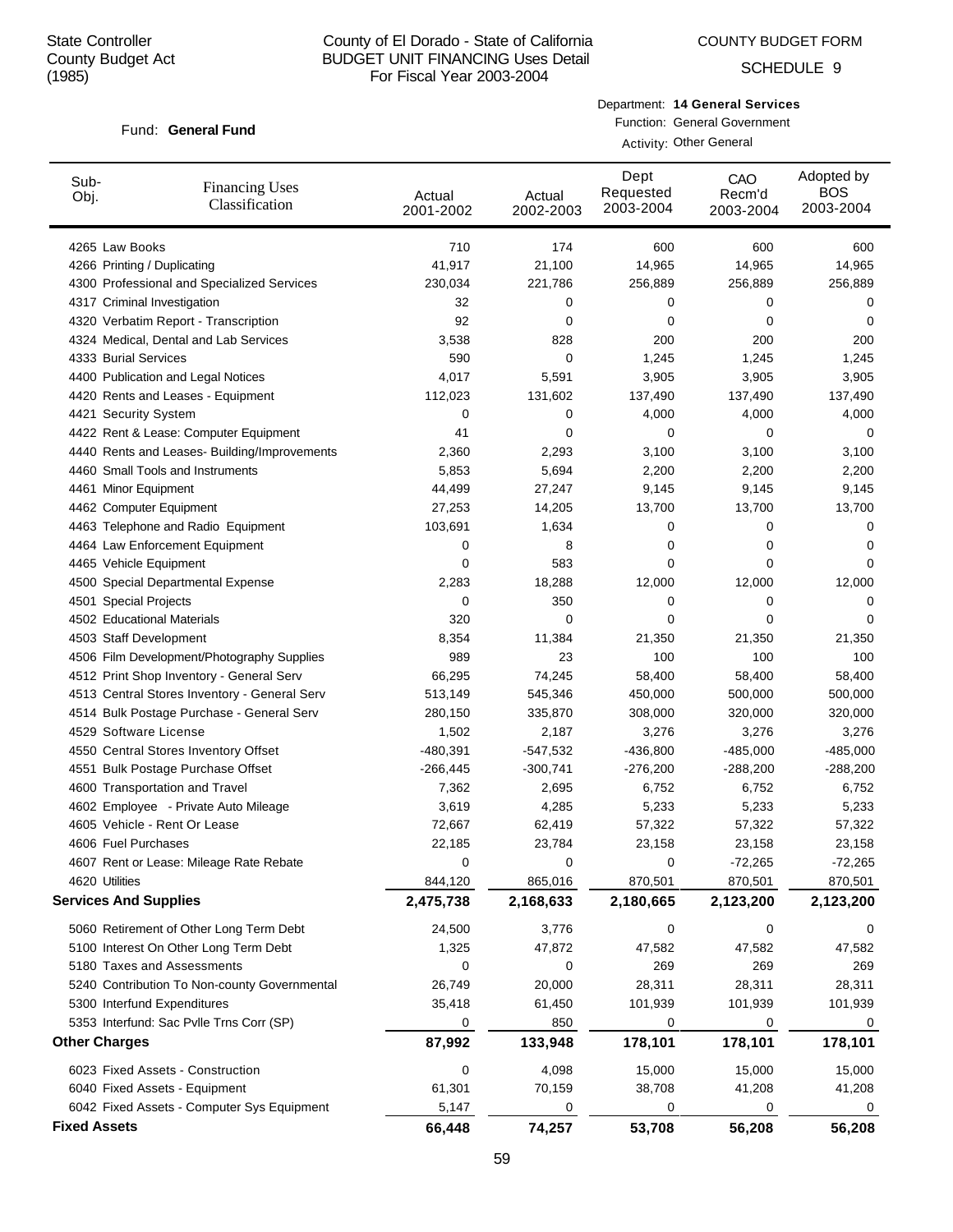COUNTY BUDGET FORM

SCHEDULE 9

#### Fund: General Fund

| Department: 14 General Services |  |
|---------------------------------|--|
|                                 |  |

Function: General Government

|  | Activity: Other General |
|--|-------------------------|
|--|-------------------------|

| Sub-<br>Obj.                | <b>Financing Uses</b><br>Classification         | Actual<br>2001-2002 | Actual<br>2002-2003 | Dept<br>Requested<br>2003-2004 | CAO<br>Recm'd<br>2003-2004 | Adopted by<br><b>BOS</b><br>2003-2004 |
|-----------------------------|-------------------------------------------------|---------------------|---------------------|--------------------------------|----------------------------|---------------------------------------|
|                             | 7001 Operating Transfers Out: Fleet             | 27,162              | 0                   | 1,000                          | 1,000                      | 1,000                                 |
| <b>Other Financing Uses</b> |                                                 | 27,162              | 0                   | 1,000                          | 1,000                      | 1,000                                 |
|                             | 7200 Intrafund Transfers                        | 5,802               | 25,956              | 38,950                         | 38,950                     | 38,950                                |
|                             | 7220 Telephone Equipment and Support            | $-472,641$          | 24,754              | 23,188                         | 23,188                     | 23,188                                |
|                             | 7221 Radio Equipment and Support                | $-165, 135$         | 0                   | 0                              | 0                          | $\Omega$                              |
| 7223 Mail Service           |                                                 | $-60.417$           | $-57,278$           | $-70.109$                      | $-70.109$                  | $-70.109$                             |
| 7224 Stores Support         |                                                 | $-104,698$          | $-98,306$           | $-111,604$                     | $-111,604$                 | $-111,604$                            |
|                             | 7225 Central Duplicating                        | $-180,331$          | $-215,305$          | $-182,404$                     | $-182,404$                 | $-182,404$                            |
|                             | 7226 Lease Administration Fee - (GS)            | $-63,962$           | $-75,923$           | $-83,314$                      | $-83,314$                  | $-83,314$                             |
|                             | 7227 Internal Data Processing - (IS)            | 122,865             | 123,388             | 70,588                         | 70,588                     | 70,588                                |
|                             | 7228 Internet Connect Charges - (IS)            | 4,378               | 4,554               | 0                              | $\Omega$                   | $\Omega$                              |
|                             | 7229 Intrafund Transfer: PC Support             | 16,374              | 9,701               | 15,650                         | 15,650                     | 15,650                                |
|                             | 7230 Intrafund Transfer: IS Software            | 1.505               | 875                 | 9.175                          | 9.175                      | 9,175                                 |
|                             | 7231 Intrafund Transfer: IS Programming Support | 10,687              | 7,470               | 14.500                         | 14,500                     | 14,500                                |
|                             | 7232 Intrafnd: Maint Bldg & Improvmnts          | $-179,926$          | $-151,516$          | $-184,000$                     | $-184,000$                 | $-184,000$                            |
|                             | 7234 Intrafnd: Network Support                  | 0                   | 0                   | 37,345                         | 37,345                     | 37,345                                |
|                             | <b>Intrafund Transfers - only General Fund</b>  | $-1,065,498$        | $-401,629$          | -422,035                       | $-422,035$                 | $-422,035$                            |
|                             | <b>Total Financing Uses</b>                     | 5,720,165           | 6,073,931           | 6,388,771                      | 6,320,937                  | 6,090,205                             |
|                             | <b>Less Department Estimated Revenues</b>       | 1,272,115           | 1,361,184           | 1,759,322                      | 1,771,462                  | 1,771,462                             |
|                             |                                                 | 4,448,050           | 4,712,747           | 4,629,449                      | 4.549.475                  | 4,318,743                             |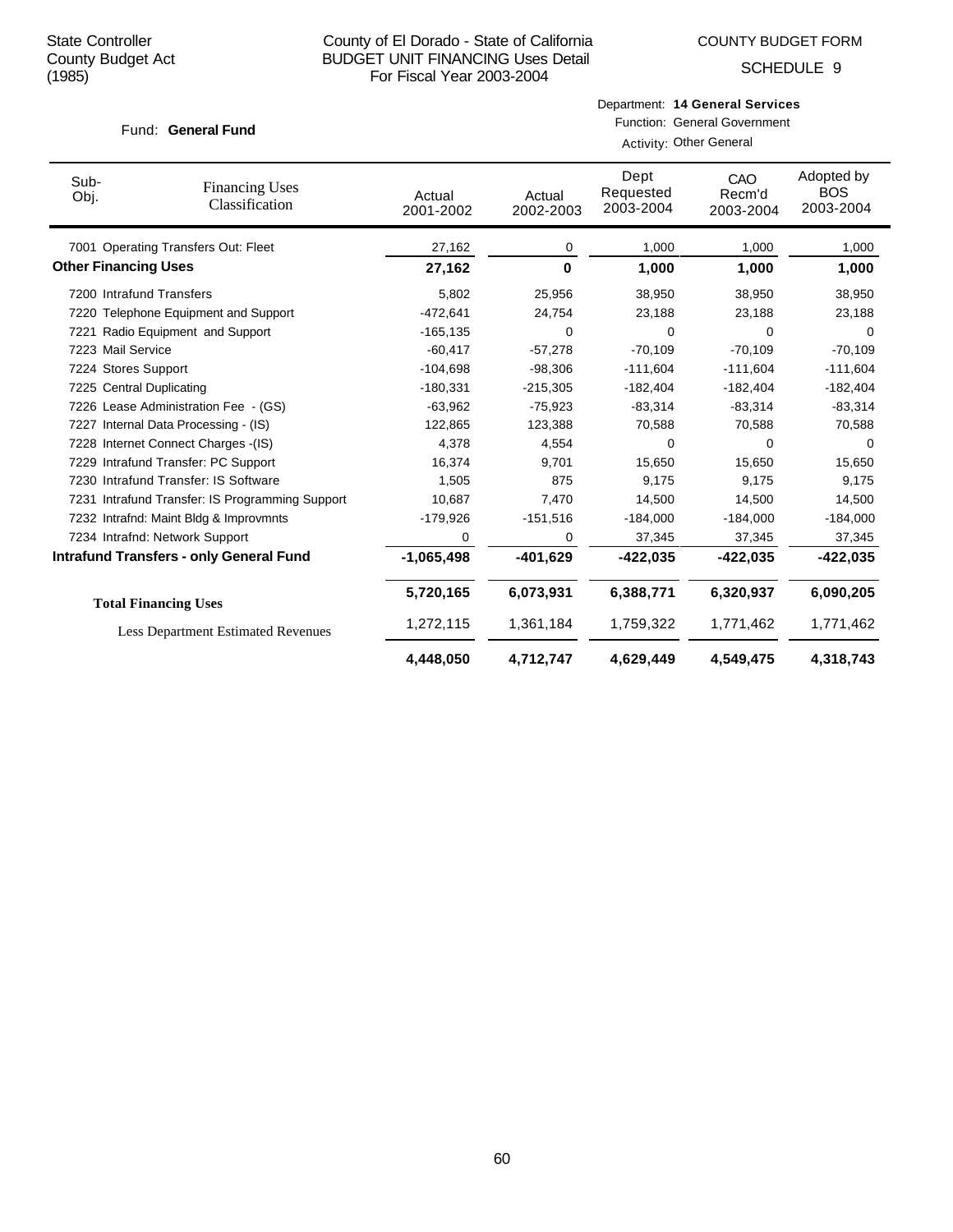SCHEDULE 9

#### Fund: Special Aviation

Department: **14 Special Aviation**

Function: Public Ways and Facilities Activity: Transportation Terminals

| Sub-<br>Obj.                              | <b>Financing Uses</b><br>Classification                          | Actual<br>2001-2002 | Actual<br>2002-2003 | Dept<br>Requested<br>2003-2004 | CAO<br>Recm'd<br>2003-2004 | Adopted by<br><b>BOS</b><br>2003-2004 |
|-------------------------------------------|------------------------------------------------------------------|---------------------|---------------------|--------------------------------|----------------------------|---------------------------------------|
|                                           | 7000 Operating Transfers Out                                     | 20,000              | 42,000              | 20,000                         | 20,000                     | 20,000                                |
| <b>Other Financing Uses</b>               |                                                                  | 20,000              | 42.000              | 20,000                         | 20,000                     | 20,000                                |
|                                           | <b>Total Financing Uses</b>                                      | 20,000              | 42.000              | 20,000                         | 20,000                     | 20,000                                |
| <b>Less Department Estimated Revenues</b> |                                                                  | 20,280              | 42.047              | 20,000                         | 20,000                     | 20,000                                |
|                                           | <b>Department Use of Special Aviation</b><br><b>Fund Balance</b> | $-280$              | $-47$               | 0                              | 0                          | 0                                     |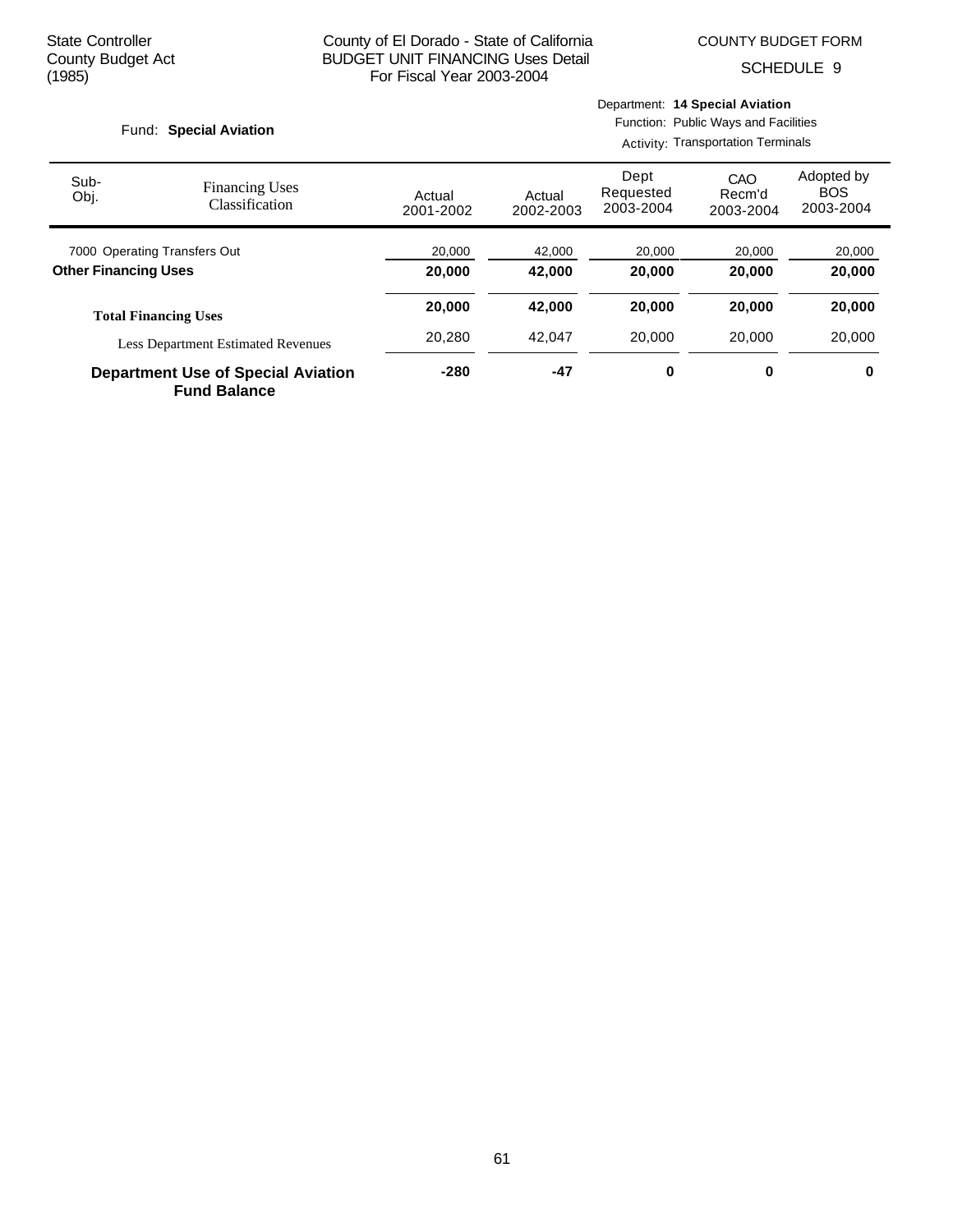Fund: Accum. Capital Outlay

## County of El Dorado - State of California BUDGET UNIT FINANCING Uses Detail For Fiscal Year 2003-2004

## COUNTY BUDGET FORM

SCHEDULE 9

# Department: **14 Accumulated Capital Outlay**

Function: General Government Activity: Plant Acquisition

| Sub-<br>Obj.        | <b>Financing Uses</b><br>Classification                               | Actual<br>2001-2002 | Actual<br>2002-2003 | Dept<br>Requested<br>2003-2004 | CAO<br>Recm'd<br>2003-2004 | Adopted by<br><b>BOS</b><br>2003-2004 |
|---------------------|-----------------------------------------------------------------------|---------------------|---------------------|--------------------------------|----------------------------|---------------------------------------|
|                     | 4261 Postage                                                          | 293                 | 0                   | 0                              | 0                          | 0                                     |
|                     | 4262 Software                                                         | $\mathbf 0$         | 6,263               | 0                              | 0                          | 0                                     |
|                     | 4266 Printing / Duplicating                                           | 496                 | 0                   | $\Omega$                       | 0                          | $\Omega$                              |
|                     | 4300 Professional and Specialized Services                            | 48,745              | 7,113               | 200,000                        | 205,000                    | 205,000                               |
|                     | 4461 Minor Equipment                                                  | 611                 | 0                   | 0                              | 0                          | 0                                     |
|                     | 4462 Computer Equipment                                               | 0                   | 2,689               | $\Omega$                       | 0                          | 0                                     |
|                     | 4500 Special Departmental Expense                                     | 0                   | 106,396             | 0                              | 0                          | 0                                     |
|                     | 4506 Film Development/Photography Supplies                            | 220                 | 0                   | 0                              | 0                          | $\Omega$                              |
|                     | 4600 Transportation and Travel                                        | 92                  | 0                   | 0                              | 0                          | 0                                     |
|                     | <b>Services And Supplies</b>                                          | 50,458              | 122,460             | 200,000                        | 205,000                    | 205,000                               |
|                     | 5240 Contribution To Non-county Governmental                          | 20,000              | 0                   | 0                              | 0                          | 0                                     |
|                     | 5300 Interfund Expenditures                                           | 111,377             | 42,823              | 0                              | 45,709                     | 45,709                                |
|                     | 5306 Central Duplicating                                              | 1,832               | 109                 | 0                              | 0                          | 0                                     |
|                     | 5308 Internal Data Processing - (IS)                                  | 4,622               | 7,113               | 3,626                          | 3,626                      | 3,626                                 |
|                     | 5318 InterFnd: Maint Buildg & Imprvmnts                               | 0                   | 844                 | $\Omega$                       | 0                          | 0                                     |
|                     | <b>Other Charges</b>                                                  | 137,831             | 50,890              | 3,626                          | 49,335                     | 49,335                                |
|                     | 6000 Fixed Assets - Land                                              | 0                   | 452,514             | 0                              | 0                          | 0                                     |
|                     | 6020 Fixed Assets - Building and Improvement                          | 325,559             | 43,293              | 0                              | 0                          | 0                                     |
|                     | 6022 Fixed Assets - Project Management                                | 208,680             | 395,812             | 15,000                         | 0                          | 0                                     |
|                     | 6023 Fixed Assets - Construction                                      | 1,551,986           | 3,079,898           | 15,868,546                     | 16,137,935                 | 16,087,565                            |
|                     | 6040 Fixed Assets - Equipment                                         | 3,593               | 0                   | 0                              | 0                          | 0                                     |
| <b>Fixed Assets</b> |                                                                       | 2,089,818           | 3,971,517           | 15,883,546                     | 16,137,935                 | 16,087,565                            |
|                     | 7000 Operating Transfers Out                                          | 320,000             | 320,000             | 320,000                        | 320,000                    | 320,000                               |
|                     | <b>Other Financing Uses</b>                                           | 320,000             | 320,000             | 320,000                        | 320,000                    | 320,000                               |
|                     | 7200 Intrafund Transfers                                              | 182                 | 0                   | 0                              | 0                          | 0                                     |
|                     | <b>Intrafund Transfers - only General Fund</b>                        | 182                 | $\mathbf{0}$        | $\mathbf{0}$                   | $\bf{0}$                   | $\Omega$                              |
|                     | <b>Total Financing Uses</b>                                           | 2,598,289           | 4,464,867           | 16,407,172                     | 16,712,270                 | 16,661,900                            |
|                     | Less Department Estimated Revenues                                    | 4,341,072           | 3,771,271           | 13,624,605                     | 13,813,216                 | 13,762,846                            |
|                     | <b>Department Use of Accum. Capital</b><br><b>Outlay Fund Balance</b> | $-1,742,783$        | 693,596             | 2,782,567                      | 2,899,054                  | 2,899,054                             |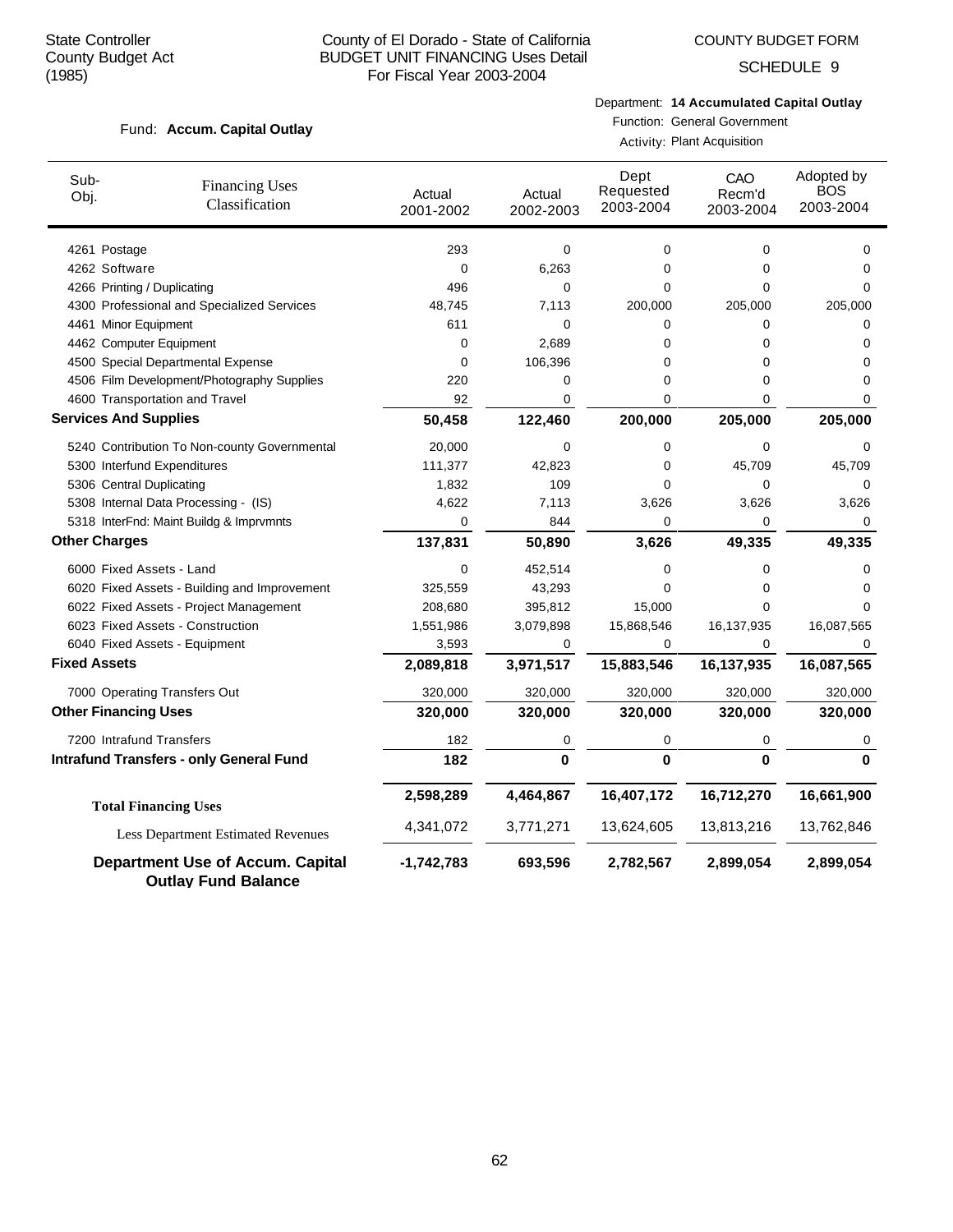| <b>General Services</b><br>FY 2003/2004 ACO Budget |                                                  |                                    |                            |                    |                 |                               |  |  |  |  |  |
|----------------------------------------------------|--------------------------------------------------|------------------------------------|----------------------------|--------------------|-----------------|-------------------------------|--|--|--|--|--|
|                                                    |                                                  |                                    |                            |                    |                 |                               |  |  |  |  |  |
| <b>New Facility Projects</b>                       |                                                  |                                    |                            |                    |                 |                               |  |  |  |  |  |
| Proj<br>#                                          | <b>Project Title</b>                             | <b>Budget</b><br><b>Index Code</b> | Original<br><b>Request</b> | Addenda<br>Request | Project<br>Cost | <b>Funding</b><br>Source      |  |  |  |  |  |
| 04-01                                              | <b>County Wide Security Systems</b>              | 147111                             | 40,000                     | 35,000             | 75,000          | <b>ACO Fund Balance</b>       |  |  |  |  |  |
| 04-03                                              | County Wide Exterior Paint/Beam Replacement      | 147111                             | 68,000                     | 5,700              | 73,700          | <b>ACO Fund Balance</b>       |  |  |  |  |  |
| 04-04                                              | Misc Asbestos/Lead/Mold Inspections/Corrections  | 147111                             | 42,590                     |                    | 42,590          | <b>ACO Fund Balance</b>       |  |  |  |  |  |
| 04-06                                              | County Wide Parking Lot Repairs & Lighting       | 147111                             | 110,000                    |                    | 110,000         | <b>ACO Fund Balance</b>       |  |  |  |  |  |
| 04-06A                                             | <b>Sheriff Exterior Lights</b>                   | 147111                             | 15,000                     |                    | 15,000          | <b>ACO Fund Balance</b>       |  |  |  |  |  |
| 04-07A                                             | <b>County Wide Bird Control</b>                  | 147111                             |                            | 10,200             | 10,200          | <b>ACO Fund Balance</b>       |  |  |  |  |  |
| 04-07B                                             | <b>Bird Control Bldg B</b>                       | 147111                             |                            | 13,620             | 13,620          | <b>ACO Fund Balance</b>       |  |  |  |  |  |
| $04 - 10$                                          | El Dorado Center Bldg Improvements/Windows       | 147111                             | 120,000                    | (120,000)          | $\bf{0}$        | <b>ACO Fund Balance</b>       |  |  |  |  |  |
| 04-00                                              | <b>Project Special Needs and Adjustments</b>     | 147111                             | 100,000                    | 122,640            | 222,640         | <b>ACO Revenues</b>           |  |  |  |  |  |
| 04-02                                              | County Wide HVAC Replacement                     | 147111                             | 75,000                     |                    | 75,000          | <b>ACO Revenues</b>           |  |  |  |  |  |
| 04-03A                                             | Sheriff Admin Exterior Paint/Shingle Replacement | 147111                             | 15,000                     |                    | 15,000          | <b>ACO Revenues</b>           |  |  |  |  |  |
| 04-05                                              | PV Juvenile Hall Ongoing Plumbing Repairs        | 147111                             | 10,000                     |                    | 10,000          | <b>ACO Revenues</b>           |  |  |  |  |  |
| 04-07                                              | <b>County Wide Bird Control</b>                  | 147111                             | 10,000                     |                    | 10,000          | <b>ACO Revenues</b>           |  |  |  |  |  |
| 04-09                                              | Assessors - SLT Recarpet Lobby                   | 147111                             | 2,500                      |                    | 2,500           | <b>ACO Revenues</b>           |  |  |  |  |  |
| $04 - 10$                                          | El Dorado Center Bldg Improvements/Windows       | 147111                             | 125,000                    | (16,000)           | 109,000         | <b>ACO Revenues</b>           |  |  |  |  |  |
| $04 - 11$                                          | <b>Community Services Carpet</b>                 | 147111                             | 25,000                     |                    | 25,000          | <b>ACO Revenues</b>           |  |  |  |  |  |
| $04 - 14$                                          | County Wide Parking Lot Expansions               | 147111                             | 60,000                     |                    | 60,000          | <b>ACO Revenues</b>           |  |  |  |  |  |
| $04 - 17$                                          | Museum Flooring                                  | 147111                             |                            | 1,500              | 1,500           | <b>ACO Revenues</b>           |  |  |  |  |  |
| 99-41A                                             | Bldg A & B Boilers                               | 147111                             | 50,000                     |                    | 50,000          | <b>ACO Revenues</b>           |  |  |  |  |  |
| 04-08                                              | PV Juvenile Hall New Communication System        | 147111                             | 15,000                     |                    | 15,000          | Crim Just Trust Fund          |  |  |  |  |  |
| $04 - 12$                                          | Sheriff Jail Double Bunking -@ SLT Jail          | 147111                             | 40,000                     |                    | 40,000          | Crim Just Trust Fund          |  |  |  |  |  |
| 04-13A                                             | Library HVAC Controls                            | 147111                             |                            | 52,000             | 52,000          | Energy Loan                   |  |  |  |  |  |
| 04-13B                                             | HVAC Upgrade Bldgs A & B                         | 147111                             |                            | 380,000            | 380,000         | Energy Loan                   |  |  |  |  |  |
| 04-13XX                                            | <b>Energy Retrofit Projects</b>                  | 147111                             | 800,000                    | (432,000)          | 368,000         | Energy Loan                   |  |  |  |  |  |
| $04 - 15$                                          | Health SLT Animal Control Shelter                | 147111                             | 880,000                    |                    | 880,000         | <b>Health Dept CEF Trust</b>  |  |  |  |  |  |
| $04 - 18$                                          | P-ville Animal Control Shelter                   | 147111                             |                            | 88,250             | 88,250          | <b>Health Dept CEF Trust</b>  |  |  |  |  |  |
| $04 - 19$                                          | Georgetown Libray Remodel                        | 147111                             |                            | 50,000             | 50,000          | <b>Library CEF</b>            |  |  |  |  |  |
| 04-01A                                             | County Wide Security Systems-LLEBG               | 147111                             |                            | 7,070              | 7,070           | <b>LLEBG</b>                  |  |  |  |  |  |
| $04 - 16$                                          | Pioneer Park Improvements-Proj Mgmt Time         | 147111                             |                            | 10,000             | 10,000          | Parks CEF                     |  |  |  |  |  |
| 01-23D                                             | SLT Juvenile Hall Project Management Time        | 147410                             | 75,000                     |                    | 75,000          | <b>ACO Fund Balance</b>       |  |  |  |  |  |
| 01-23F                                             | <b>SLT Juvenile Hall Construction</b>            | 147410                             | 1,276,000                  | (450,000)          | 826,000         | <b>SLT Juv Hall Trust</b>     |  |  |  |  |  |
| 01-23G                                             | SLT Juvenile Hall Construction - BOC             | 147410                             | 4,020,000                  |                    | 4,020,000       | <b>Board of Corrections</b>   |  |  |  |  |  |
| 01-23H                                             | SLT Juvenile Hall - Transition Planning          | 147410                             | 95,832                     |                    | 95,832          | <b>SLT Juv Hall Trust</b>     |  |  |  |  |  |
| $01 - 231$                                         | SLT Juvenile Hall - Construction Contingency     | 147410                             | 200,000                    |                    | 200,000         | <b>ACO Revenues</b>           |  |  |  |  |  |
| $01 - 23J$                                         | SLT Juvenile Hall - Construction Contingency     | 147410                             | 200,000                    |                    | 200,000         | Crim Just Trust Fund          |  |  |  |  |  |
| 02-33D                                             | Pat Riley Family Court Proj Mgmt Time            | 147121                             | 15,000                     |                    | 15,000          | <b>Court Const Trust Fund</b> |  |  |  |  |  |
| 02-33E                                             | Pat Riley Family Court - Construction            | 147121                             | 185,000                    |                    | 185,000         | Court Const Trust Fund        |  |  |  |  |  |
| 02-33F                                             | Pat Riley Family Court - Planning                | 147121                             |                            | 42,509             | 42,509          | Court Const Trust Fund        |  |  |  |  |  |
|                                                    | <b>Total New Facility Projects</b>               |                                    | 8,669,922<br>\$            | \$<br>(199, 511)   | \$<br>8,470,411 |                               |  |  |  |  |  |

|                                    | <b>General Services</b><br><b>FY 2003/2004 ACO Budget</b> |                                    |                       |                    |                 |                          |  |  |  |  |
|------------------------------------|-----------------------------------------------------------|------------------------------------|-----------------------|--------------------|-----------------|--------------------------|--|--|--|--|
| <b>Carryover Facility Projects</b> |                                                           |                                    |                       |                    |                 |                          |  |  |  |  |
| Proj<br>#                          | <b>Project Title</b>                                      | <b>Budget</b><br><b>Index Code</b> | Proposed<br>Carryover | Addenda<br>Request | Project<br>Cost | <b>Funding</b><br>Source |  |  |  |  |
| 00-39                              | <b>Building B Handrail Retrofit</b>                       | 147111                             | 15,000                | 5,000              | 20,000          | <b>ACO Fund Balance</b>  |  |  |  |  |
| $01 - 03$                          | Chamber Repairs and Exterior Paint                        | 147111                             | 40,500                |                    | 40,500          | <b>ACO Fund Balance</b>  |  |  |  |  |
| $01 - 17$                          | <b>SLT Court Re-roof</b>                                  | 147122                             | 60,000                | (1,000)            | 59,000          | <b>ACO Fund Balance</b>  |  |  |  |  |
| $02 - 12$                          | SLT Gov't Center Sidewalk Upgrade                         | 147111                             |                       | 70,650             | 70,650          | ACO Fund Balance         |  |  |  |  |
| $02 - 13$                          | SLT Gov't Center Roof Repair                              | 147111                             |                       | 17,800             | 17,800          | <b>ACO Fund Balance</b>  |  |  |  |  |
| 03-05                              | Library Carpet/Lights/ADA/Seismic Retrofit                | 147111                             | 159.000               | 24,600             | 183,600         | <b>ACO Fund Balance</b>  |  |  |  |  |
| 03-07                              | <b>Facilities Master Plan</b>                             | 147111                             |                       | 28,800             | 28,800          | <b>ACO Fund Balance</b>  |  |  |  |  |
| $03-10$                            | St. Pat's Fire Hydrant                                    | 147111                             |                       | 52,900             | 52,900          | <b>ACO Fund Balance</b>  |  |  |  |  |
| $03-12$                            | <b>Sheriff Fire Notification System</b>                   | 147111                             |                       | 21.019             | 21,019          | <b>ACO Fund Balance</b>  |  |  |  |  |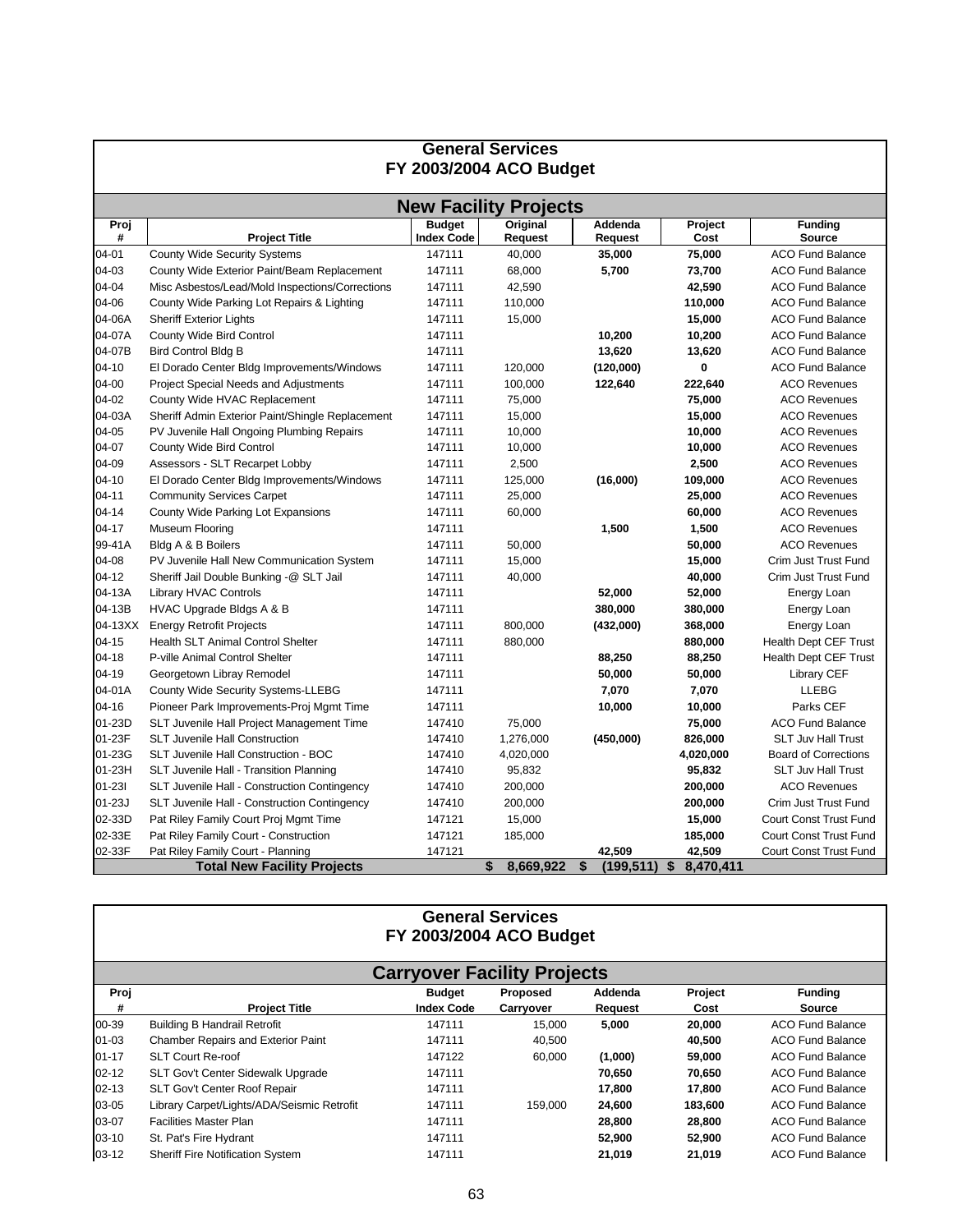# **General Services FY 2003/2004 ACO Budget**

|           | <b>Carryover Facility Projects - continued</b>       |                   |    |            |    |           |                 |                               |  |
|-----------|------------------------------------------------------|-------------------|----|------------|----|-----------|-----------------|-------------------------------|--|
| Proj      |                                                      | <b>Budget</b>     |    | Proposed   |    | Addenda   | Project         | <b>Funding</b>                |  |
| #         | <b>Project Title</b>                                 | <b>Index Code</b> |    | Carryover  |    | Request   | Cost            | <b>Source</b>                 |  |
| 03-14B    | <b>Bird Control Bldg B</b>                           | 147111            |    | 13,620     |    | (13,620)  | 0               | <b>ACO Fund Balance</b>       |  |
| $03 - 15$ | <b>Health Dept Modular Sewer Corrections</b>         | 147111            |    | 15,000     |    | (15,000)  | 0               | <b>ACO Fund Balance</b>       |  |
| 03-23     | Veteran's Building Improvements                      | 147111            |    | 35,300     |    | (6,700)   | 28,600          | <b>ACO Fund Balance</b>       |  |
| 03-24     | County Wide Energy Efficiency Management             | 147111            |    | 30,000     |    | (20,000)  | 10,000          | <b>ACO Fund Balance</b>       |  |
| 03-25     | <b>Probation Work Stations</b>                       | 147111            |    | 29,000     |    | (14, 300) | 14,700          | <b>ACO Fund Balance</b>       |  |
| 98-13     | <b>Public Health ADA Restrooms</b>                   | 147111            |    | 52,400     |    | 8,290     | 60,690          | <b>ACO Fund Balance</b>       |  |
| 99-41     | Bldg A & B Boilers                                   | 147111            |    | 30,000     |    |           | 30,000          | <b>ACO Fund Balance</b>       |  |
| $02 - 25$ | Ag Department Parking Lot Repairs                    | 147111            |    | 25,000     |    |           | 25,000          | Ag Dept Trust Fund            |  |
| 03-09A    | El Dorado Hills Library - Construction               | 147111            |    | 1,900,000  |    | (325,000) | 1,575,000       | <b>Community Enhance</b>      |  |
| 03-09B    | El Dorado Hills Library - Proj Mgmt Time             | 147111            |    |            |    | 75,000    | 75,000          | <b>Community Enhance</b>      |  |
| 03-09C    | El Dorado Hills Library - Design                     | 147111            |    |            |    | 350,000   | 350,000         | <b>Community Enhance</b>      |  |
| $01 - 16$ | Superior Courts Main St. Corbel Replacement/Repair   | 147122            |    | 211,000    |    | (111,000) | 100,000         | <b>Court Const Trust Fund</b> |  |
| $02 - 21$ | <b>SLT Superior Court ADA Retrofit</b>               | 147122            |    | 19,850     |    | 4,050     | 23,900          | <b>Court Const Trust Fund</b> |  |
| $01 - 18$ | Exterior Painting 515 Main St.                       | 147111            |    | 53,500     |    | 6,100     | 59,600          | Crim Just Trust Fund          |  |
| $01 - 19$ | Exterior Painting 525 Main St                        | 147111            |    | 32,100     |    | 12,500    | 44,600          | Crim Just Trust Fund          |  |
| $03 - 11$ | <b>SLT Probation Reception Area</b>                  | 147111            |    |            |    | 14,900    | 14,900          | Crim Just Trust Fund          |  |
| 03-12A    | Sheriff Fire Notification System                     | 147111            |    |            |    | 2,700     | 2,700           | Crim Just Trust Fund          |  |
| 03-26     | <b>Sheriff Training Center</b>                       | 147111            |    |            |    | 67,000    | 67,000          | Crim Just Trust Fund          |  |
| 98-21     | SLT Sheriff Handicap Ramp                            | 147111            |    | 26,900     |    | 3,900     | 30,800          | Crim Just Trust Fund          |  |
| 99-32     | SLT Old Jail Shingle Replacement                     | 147111            |    | 151,527    |    | 19,773    | 171,300         | Crim Just Trust Fund          |  |
| 02-30     | Cameron Park Library Quiet Room                      | 147111            |    |            |    | 36,000    | 36,000          | Library                       |  |
| 03-22     | <b>Courts Cameron Park Modular</b>                   | 147122            |    | 50,000     |    | 196,750   | 246,750         | State Court Fund 45           |  |
| $01 - 23$ | SLT Juvenile Hall Misc. Permits, Compliance, Monitor | 147410            |    | 34,400     |    |           | 34,400          | <b>SLT Juv Hall Trust</b>     |  |
| 01-23A    | SLT Juvenile Hall Design - LRS                       | 147410            |    | 184,256    |    | (44, 889) | 139,367         | <b>SLT Juv Hall Trust</b>     |  |
| 01-23E    | SLT Juvenile Hall Construction Management - Vanir    | 147410            |    | 214,739    |    | (39, 935) | 174,804         | <b>SLT Juv Hall Trust</b>     |  |
| 02-33A    | Pat Riley Family Court - (Original \$ General Fund)  | 147121            |    | 1,092,858  |    |           | 1,092,858       | <b>ACO Fund Balance</b>       |  |
| 02-33B    | Pat Riley Family Court                               | 147121            |    | 198,000    |    |           | 198,000         | <b>ACO Fund Balance</b>       |  |
| 02-33C    | Pat Riley Family Court                               | 147121            |    | 1,237,816  |    |           | 1,237,816       | Court Const Trust Fund        |  |
|           | <b>Total Carryover Projects</b>                      |                   | \$ | 5,911,766  | \$ | 426,288   | \$<br>6,338,054 |                               |  |
|           |                                                      |                   |    |            |    |           |                 |                               |  |
|           | <b>TOTAL NEW &amp; CARRY OVER</b>                    |                   | S  | 14,581,688 | S  | 226,777   | \$14,808,465    |                               |  |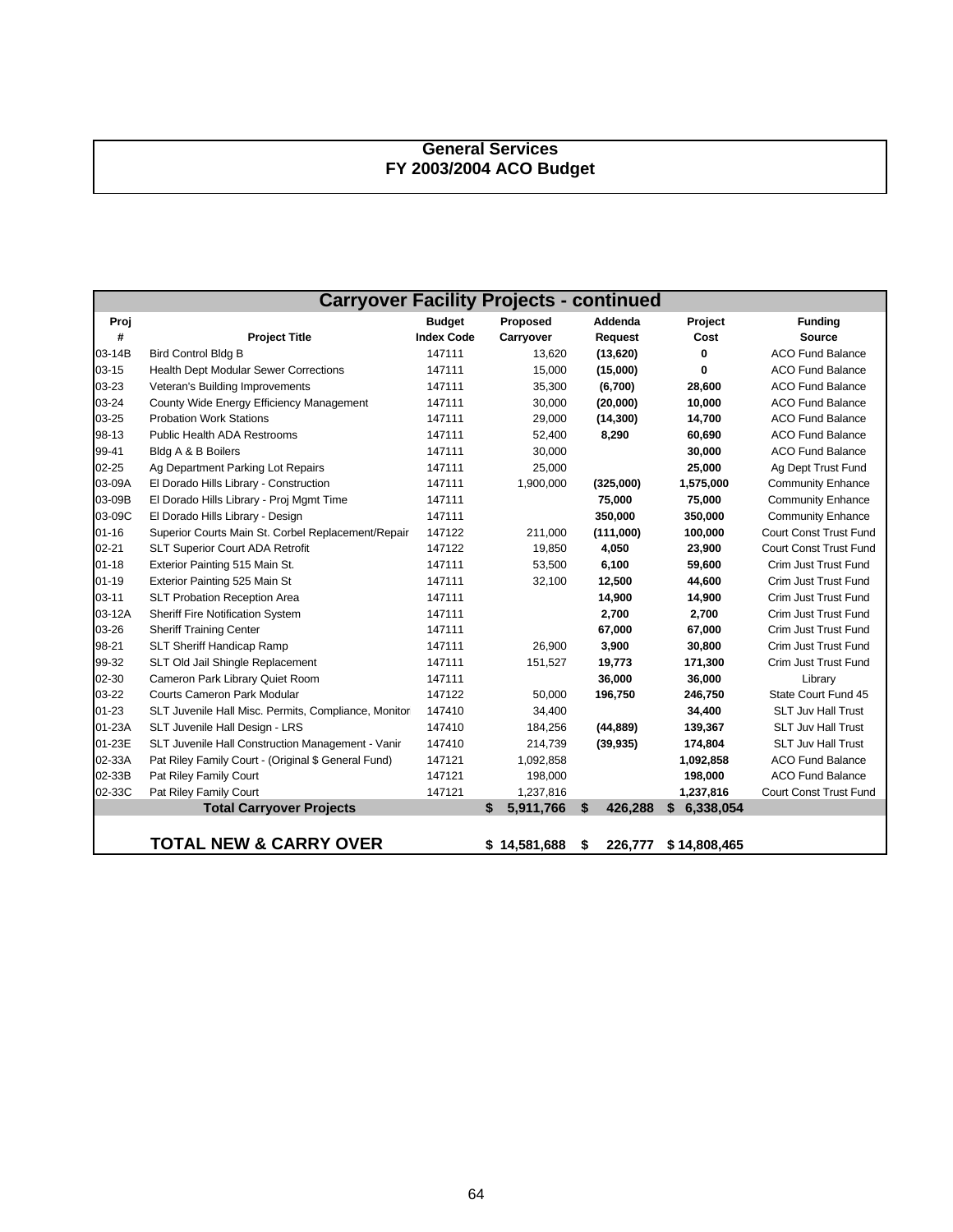## **GENERAL SERVICES FY 2003/2004 PARKS CONSTRUCTION BUDGET**

|           | <b>New Parks Construction Projects</b>                             |                   |    |                          |    |            |    |         |                               |
|-----------|--------------------------------------------------------------------|-------------------|----|--------------------------|----|------------|----|---------|-------------------------------|
| Proj      |                                                                    | <b>Budget</b>     |    | New                      |    | Addenda    |    | Project | <b>Funding</b>                |
| #         | <b>Project Title</b>                                               | <b>Index Code</b> |    | Request                  |    | Request    |    | Cost    | Source                        |
| 04-00     | Pioneer Park - Erosion, Drainage Control                           | 147310            | \$ | 10.000                   |    |            | \$ | 10.000  | Quimby Motherlode Trust       |
| $04 - 01$ | Bradford Park - Park Renovation                                    | 147310            | \$ | 5.000                    |    |            |    | 5,000   | Quimby Ponderosa Trust        |
| 04-02     | <b>Bass Lake Park - Construction</b>                               | 147310            | \$ | 564.000                  |    |            | \$ | 564.000 | State Grant-Prop 12           |
| $04-03$   | <b>SLT Ballfields - Construction</b>                               | 147320            | \$ | 150.000                  |    |            | S. | 150.000 | General Fund                  |
| 04-04     | El Dorado Trail - Trail Improvements                               | 147310            | \$ | ۰.                       | \$ | $4.604$ \$ |    | 4.604   | <b>Transp Enhancmnt Funds</b> |
| 04-05     | El Dorado Trail - Trail Improvements                               | 147310            | \$ | $\overline{\phantom{0}}$ | \$ | 32.942 \$  |    | 32.942  | <b>Transp Develpmnt Funds</b> |
| 04-06     | El Dorado Trail - Trail Improvements                               | 147320            | \$ | ۰.                       | \$ | 24.697 \$  |    | 24.697  | ACO Fund Balance              |
| 04-07     | Pioneer Park - Improvements                                        | 147310            | \$ | ٠                        | \$ | 100.000 \$ |    | 100.000 | <b>Community Enhancement</b>  |
| 04-08     | Henningsen-Lotus Park - Misc Park Improvements                     | 147310            | \$ | $\sim$                   | \$ | 15.000 \$  |    | 15.000  | <b>HLP Trust Fund</b>         |
|           | 177.243 \$<br><b>Total New Park Projects</b><br>729.000<br>906.243 |                   |    |                          |    |            |    |         |                               |

|           | <b>Carryover Parks Construction Projects</b>            |                   |    |            |      |                 |      |           |                               |  |
|-----------|---------------------------------------------------------|-------------------|----|------------|------|-----------------|------|-----------|-------------------------------|--|
| Proj      |                                                         | <b>Budget</b>     |    | Proposed   |      | Addenda         |      | Project   | <b>Funding</b>                |  |
| #         | <b>Project Title</b>                                    | <b>Index Code</b> |    | Carryover  |      | Request         |      | Cost      | Source                        |  |
| 03-01     | Bass Lake Park - Master Plan, EIR                       | 147320            | \$ | 144,020 \$ |      | $(57, 728)$ \$  |      | 86,292    | <b>General Fund</b>           |  |
| $03 - 01$ | Bass Lake Park - Master Plan, EIR                       | 147320            | \$ |            | \$   | 16,170          | - \$ | 16,170    | <b>ACO Fund Balance</b>       |  |
| $01 - 06$ | Bass Lake Park - Master Plan, EIR                       | 147320            | \$ | 23,006     | \$   |                 | \$   | 23,006    | <b>ACO Fund Balance</b>       |  |
| 02-06     | Bass Lake Park - EIR - Planning Dept                    | 147320            | \$ | 8,000      | \$   | $(7,200)$ \$    |      | 800       | <b>ACO Fund Balance</b>       |  |
| $00 - 24$ | Carson Creek - Master Planning/Fesability Study         | 147310            | \$ | 6,140      |      |                 | \$   | 6,140     | <b>Outside Developer</b>      |  |
| $02 - 08$ | Coloma Link Trail                                       | 147310            | \$ | 35,000     |      |                 | \$   | 35,000    | State of CA-grant             |  |
| 03-00     | El Dorado Trail - Trail Head Improvements               | 147320            | \$ | 40,867 \$  |      | $(40, 867)$ \$  |      |           | <b>ACO Fund Balance</b>       |  |
|           | 01-13a El Dorado Trail - TDA                            | 147310            | \$ | 30,862 \$  |      | $(30, 862)$ \$  |      |           | <b>Transp Develpmnt Funds</b> |  |
| 03-02     | Henningsen Lotus Park - Playground Equipment            | 147320            | \$ | 20,000     |      |                 | \$   | 20,000    | <b>General Fund</b>           |  |
| 03-03     | Henningsen Lotus Park - Playground Equipment            | 147320            | \$ | 10,000     |      |                 | \$   | 10,000    | <b>General Fund</b>           |  |
| 00-03     | Pioneer Park - Basketball / Volleyball Court            | 147320            | \$ | $9,553$ \$ |      | $(925)$ \$      |      | 8.628     | <b>ACO Fund Balance</b>       |  |
|           | 02-05B Pioneer Park - Property Purchase                 | 147320            | \$ | 30.000     |      |                 | \$   | 30.000    | <b>ACO Fund Balance</b>       |  |
| 03-04     | Pioneer Park - Erosion Control / Nature Area            | 147320            | \$ | 10,000     |      |                 | \$   | 10,000    | General Fund                  |  |
|           | 02-05a Pioneer Park - Equestrian Arena Improvements     | 147320            | \$ | 25,000     |      |                 | \$   | 25,000    | <b>ACO Fund Balance</b>       |  |
| 02-03     | Pollock Pines / Camino Regional Park - Plan & EIF       | 147320            | \$ | 39,230     | - \$ | $(11,280)$ \$   |      | 25,550    | <b>ACO Fund Balance</b>       |  |
|           | 02-03b Pollock Pines / Camino Regional Park -Planning D | 147320            | \$ | ٠          | \$   |                 | \$   | 2.400     | <b>ACO Fund Balance</b>       |  |
| 03-06     | Pollock Pines / Camino Regional Park - EIR              | 147320            | \$ | 110,000    | - \$ | $(50,000)$ \$   |      | 60,000    | <b>General Fund</b>           |  |
| $02 - 02$ | So. Lake Tahoe - College Ballfield, EIR, Permits        | 147320            | \$ | 156,180 \$ |      | $(41,230)$ \$   |      | 114,950   | <b>ACO Fund Balance</b>       |  |
| 03-07     | So. Lake Tahoe - Various Parks - Construction           | 147320            | \$ | 50,000     | -\$  | 100,000 \$      |      | 150,000   | <b>General Fund</b>           |  |
|           | <b>Total Carryover Projects</b>                         |                   | \$ | 747,858    | \$   | $(123, 922)$ \$ |      | 623,936   |                               |  |
|           | <b>TOTAL NEW &amp; CARRY OVER</b>                       |                   | \$ | 1,476,858  | S    | 53,321          | S    | 1,530,179 |                               |  |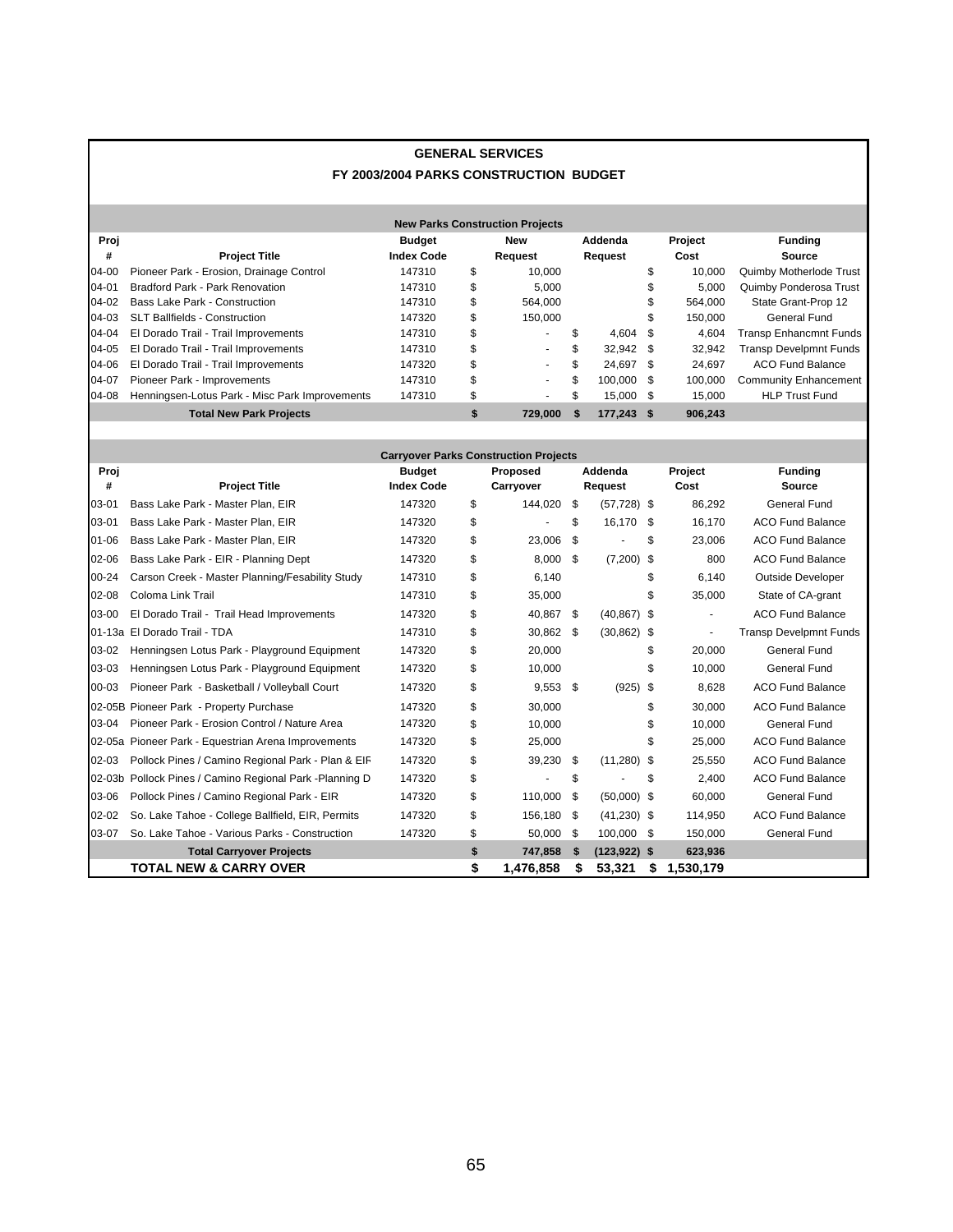Fund: General Fund

SCHEDULE 9

# Department: **15 Gen Fund Other Operations**

| Sub-<br>Obj.                                                             | <b>Financing Uses</b><br>Classification        | Actual<br>2001-2002 | Actual<br>2002-2003 | Dept<br>Requested<br>2003-2004 | CAO<br>Recm'd<br>2003-2004 | Adopted by<br><b>BOS</b><br>2003-2004 |
|--------------------------------------------------------------------------|------------------------------------------------|---------------------|---------------------|--------------------------------|----------------------------|---------------------------------------|
|                                                                          | 3000 Permanent Employees / Elected Officials   | 0                   | 0                   | 200,000                        | 200,000                    | 200,000                               |
|                                                                          | 3040 Employer Share - Health Insurance         | 200,000             | 200,000             | 377,000                        | 377,000                    | 377,000                               |
|                                                                          | <b>Salaries And Employee Benefits</b>          | 200,000             | 200,000             | 577,000                        | 577,000                    | 577,000                               |
| 4100 Insurance - Premium                                                 |                                                | 0                   | 1,500               | 0                              | 0                          | 0                                     |
| 4220 Memberships                                                         |                                                | 0                   | 4,000               | 4,000                          | 4,000                      | 4,000                                 |
|                                                                          | 4300 Professional and Specialized Services     | 240,272             | 408,725             | 243,400                        | 243,400                    | 270,400                               |
|                                                                          | 4337 Other Governmental Agencies               | 103,135             | 0                   | 0                              | 0                          | 0                                     |
|                                                                          | 4500 Special Departmental Expense              | 0                   | 24,338              | 0                              | 0                          | 0                                     |
| 4501 Special Projects                                                    |                                                | 941,393             | 529,950             | 0                              | 0                          | 0                                     |
| <b>Services And Supplies</b>                                             |                                                | 1,284,800           | 968,513             | 247,400                        | 247,400                    | 274,400                               |
|                                                                          | 5120 Interest On Notes and Warrants            | 343,728             | 0                   | 189,000                        | 189,000                    | 189,000                               |
|                                                                          | 5140 Judgments and Damages                     | 0                   | 0                   | 0                              | 343,828                    | 343,828                               |
|                                                                          | 5240 Contribution To Non-county Governmental   | 770,443             | 941,611             | 884,831                        | 1,029,183                  | 1,062,996                             |
|                                                                          | 5300 Interfund Expenditures                    | 8,000               | 8,573               | 8,000                          | 8,000                      | 8,000                                 |
| <b>Other Charges</b>                                                     |                                                | 1,122,171           | 950,185             | 1,081,831                      | 1,570,011                  | 1,603,824                             |
|                                                                          | 7000 Operating Transfers Out                   | 13,333,173          | 12,033,034          | 14,510,331                     | 14,414,676                 | 18,493,100                            |
|                                                                          | 7001 Operating Transfers Out: Fleet            | 22,464              | 0                   | 0                              | 0                          |                                       |
| <b>Other Financing Uses</b>                                              |                                                | 13,355,637          | 12,033,034          | 14,510,331                     | 14,414,676                 | 18,493,100                            |
|                                                                          | 7100 Residual Equity Transfers Out             | 3,759,458           | 1,043,326           | 0                              | 0                          | 0                                     |
| <b>Residual Equity Transfers</b>                                         |                                                | 3,759,458           | 1,043,326           | $\bf{0}$                       | $\mathbf{0}$               | $\Omega$                              |
| 7200 Intrafund Transfers                                                 |                                                | 621,809             | 17,150              | 50,000                         | 50,000                     | 50,000                                |
|                                                                          | <b>Intrafund Transfers - only General Fund</b> | 621,809             | 17,150              | 50,000                         | 50,000                     | 50,000                                |
|                                                                          | 7300 Appropriation For Contingencies           | 0                   | 0                   | 4,725,000                      | 4,355,012                  | 3,891,259                             |
|                                                                          | <b>Appropriation For Contingencies</b>         | <sup>0</sup>        | $\mathbf{0}$        | 4,725,000                      | 4,355,012                  | 3,891,259                             |
|                                                                          |                                                | 20,343,874          | 15,212,209          | 21,191,562                     | 21,214,099                 | 24,889,583                            |
| <b>Total Financing Uses</b><br><b>Less Department Estimated Revenues</b> |                                                | 63,550,970          | 66,978,013          | 70,121,763                     | 67,296,301                 | 68,026,775                            |
|                                                                          |                                                | -43,207,095         | $-51,765,805$       | -48,930,201                    | $-46,082,203$              | $-43, 137, 192$                       |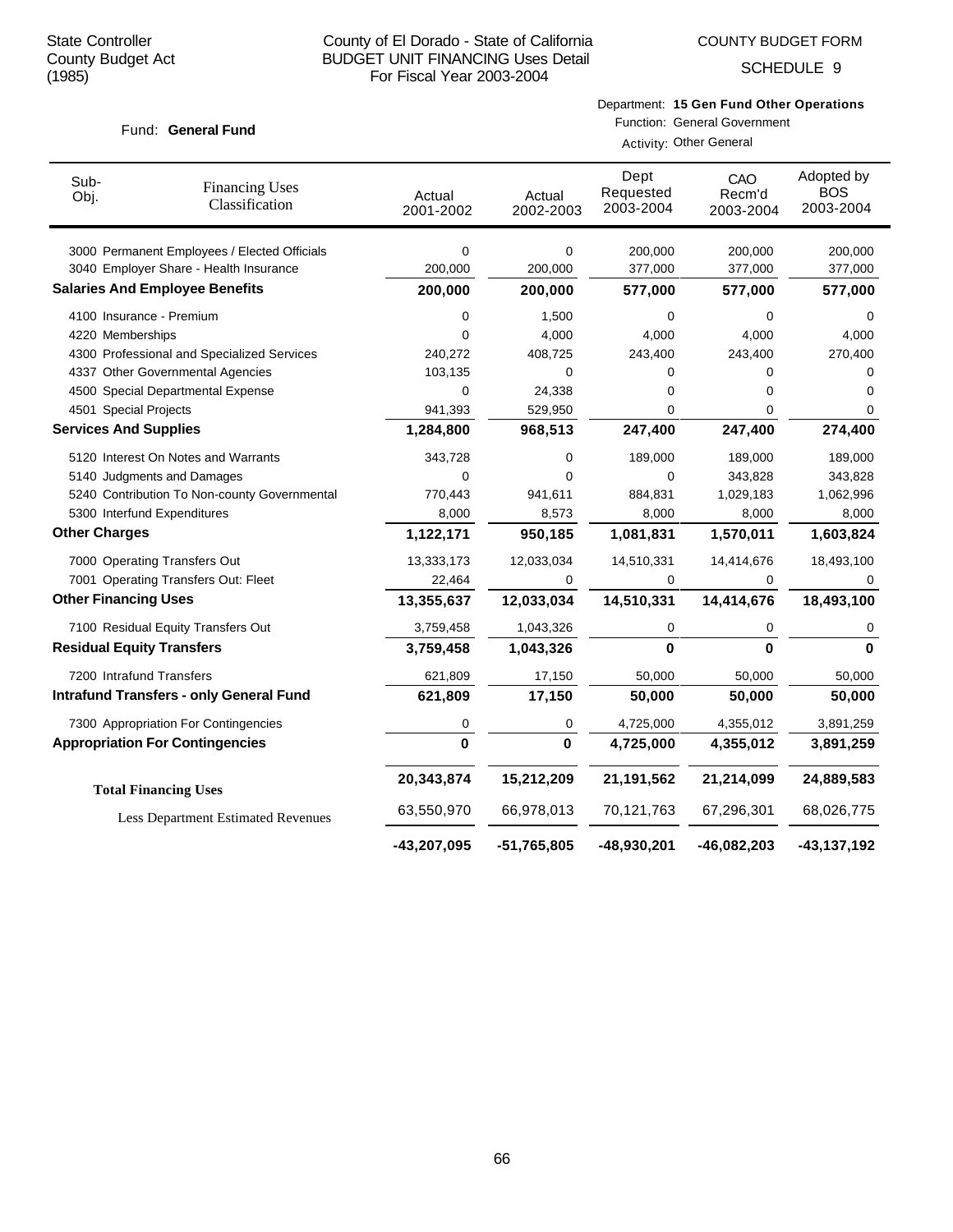COUNTY BUDGET FORM

SCHEDULE 9

#### Fund: Tobacco Settlement

Department: **15 Tobacco Settlement**

| Sub-<br>Obj.                              | <b>Financing Uses</b><br>Classification                            | Actual<br>2001-2002 | Actual<br>2002-2003 | Dept<br>Requested<br>2003-2004 | CAO<br>Recm'd<br>2003-2004 | Adopted by<br><b>BOS</b><br>2003-2004 |
|-------------------------------------------|--------------------------------------------------------------------|---------------------|---------------------|--------------------------------|----------------------------|---------------------------------------|
| 7000 Operating Transfers Out              |                                                                    | 405,363             | 11,312              | 0                              | 0                          | 0                                     |
| <b>Other Financing Uses</b>               |                                                                    | 405,363             | 11,312              | 0                              | U                          | 0                                     |
|                                           | 7100 Residual Equity Transfers Out                                 | 71,185              | 0                   | 0                              | 0                          |                                       |
| <b>Residual Equity Transfers</b>          |                                                                    | 71,185              | 0                   | 0                              | 0                          | 0                                     |
|                                           | <b>Total Financing Uses</b>                                        | 476,548             | 11,312              | 0                              | 0                          | $\bf{0}$                              |
| <b>Less Department Estimated Revenues</b> |                                                                    | 10,720              | 880                 | 0                              | 0                          | $\Omega$                              |
|                                           | <b>Department Use of Tobacco</b><br><b>Settlement Fund Balance</b> | 465,828             | 10,432              | 0                              | 0                          | 0                                     |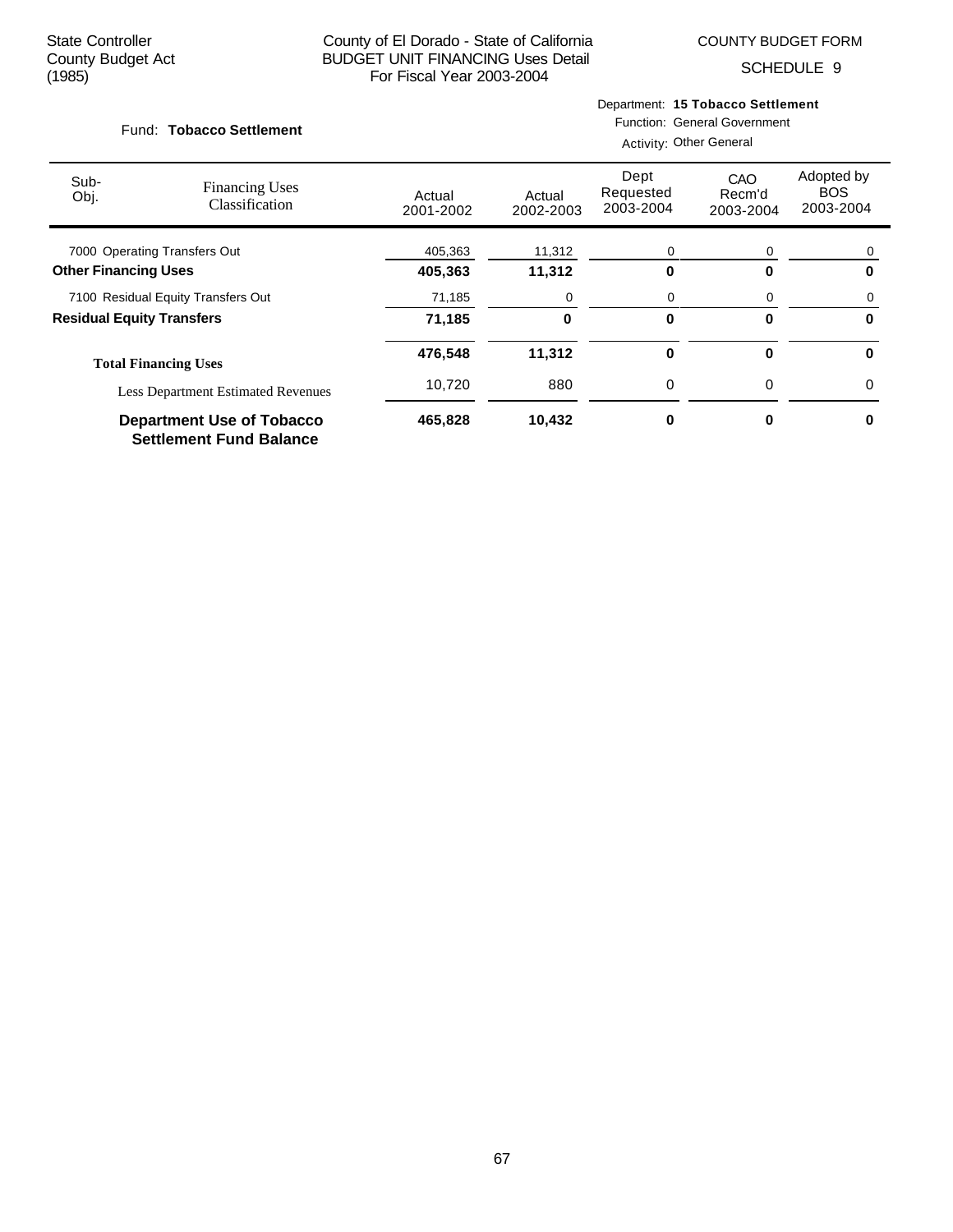Fund: Federal Forest Reserve

## County of El Dorado - State of California BUDGET UNIT FINANCING Uses Detail For Fiscal Year 2003-2004

SCHEDULE 9

# Department: **15 Federal Forest Reserve**

# Function: General Government

| Sub-<br>Obj.                                                           | <b>Financing Uses</b><br>Classification | Actual<br>2001-2002 | Actual<br>2002-2003 | Dept<br>Requested<br>2003-2004 | CAO<br>Recm'd<br>2003-2004 | Adopted by<br><b>BOS</b><br>2003-2004 |
|------------------------------------------------------------------------|-----------------------------------------|---------------------|---------------------|--------------------------------|----------------------------|---------------------------------------|
| 4501 Special Projects                                                  |                                         | 28,961              | 316,498             | 523,782                        | 516,420                    | 494,096                               |
| <b>Services And Supplies</b>                                           |                                         | 28,961              | 316,498             | 523,782                        | 516,420                    | 494,096                               |
| 7000 Operating Transfers Out                                           |                                         | 307,390             | 296,531             | 320,170                        | 320,170                    | 342,494                               |
| <b>Other Financing Uses</b>                                            |                                         | 307,390             | 296,531             | 320,170                        | 320,170                    | 342.494                               |
|                                                                        | <b>Total Financing Uses</b>             | 336,351             | 613,029             | 843.952                        | 836.590                    | 836,590                               |
| <b>Less Department Estimated Revenues</b>                              |                                         | 591,586             | 597,334             | 597,050                        | 597,050                    | 597,050                               |
| <b>Department Use of Federal Forest</b><br><b>Reserve Fund Balance</b> |                                         | $-255,235$          | 15,695              | 246.902                        | 239.540                    | 239,540                               |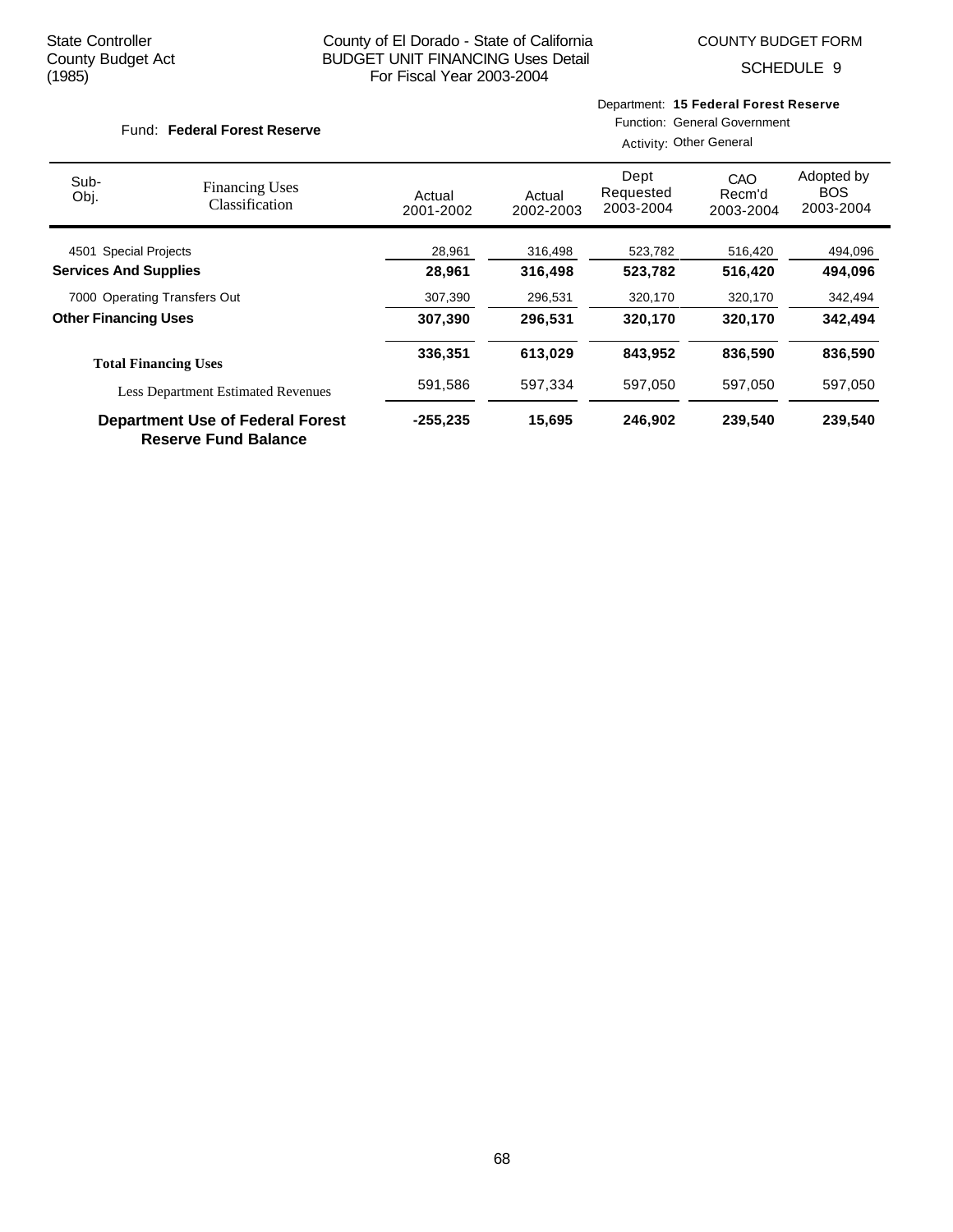Fund: Community Enhancement

## County of El Dorado - State of California BUDGET UNIT FINANCING Uses Detail For Fiscal Year 2003-2004

SCHEDULE 9

## Department: **15 Community Ehnancement** Function: General Government

|                                                                       |                                         |                     |                     | <b>Activity: Other General</b> |                            |                                       |  |  |
|-----------------------------------------------------------------------|-----------------------------------------|---------------------|---------------------|--------------------------------|----------------------------|---------------------------------------|--|--|
| Sub-<br>Obj.                                                          | <b>Financing Uses</b><br>Classification | Actual<br>2001-2002 | Actual<br>2002-2003 | Dept<br>Requested<br>2003-2004 | CAO<br>Recm'd<br>2003-2004 | Adopted by<br><b>BOS</b><br>2003-2004 |  |  |
| 4501 Special Projects                                                 |                                         | 0                   | 0                   | 4,406,436                      | 4,287,806                  | 2,122,286                             |  |  |
| <b>Services And Supplies</b>                                          |                                         | 0                   | 0                   | 4,406,436                      | 4,287,806                  | 2,122,286                             |  |  |
| 7000 Operating Transfers Out                                          |                                         | 0                   | 0                   | 0                              | 50,000                     | 2,215,520                             |  |  |
| <b>Other Financing Uses</b>                                           |                                         | 0                   | $\bf{0}$            | 0                              | 50,000                     | 2,215,520                             |  |  |
|                                                                       | <b>Total Financing Uses</b>             | 0                   | 0                   | 4,406,436                      | 4,337,806                  | 4,337,806                             |  |  |
| <b>Less Department Estimated Revenues</b>                             |                                         | 0                   | 0                   | 4,406,436                      | 4,337,806                  | 4,337,806                             |  |  |
| <b>Department Use of Community</b><br><b>Enhancement Fund Balance</b> |                                         | 0                   | 0                   | 0                              | 0                          | 0                                     |  |  |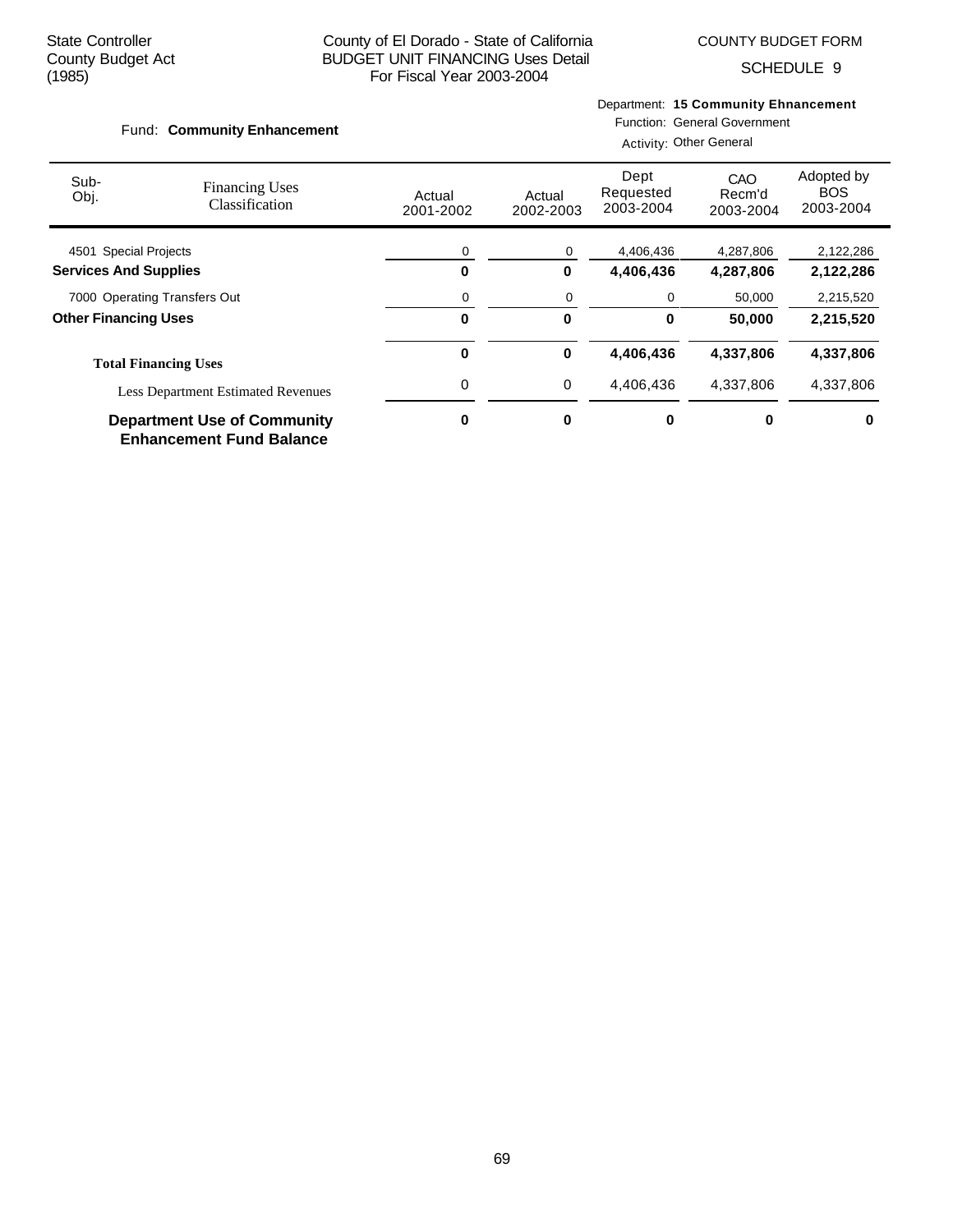COUNTY BUDGET FORM

Department: **19 Grand Jury**

SCHEDULE 9

| Fund: General Fund                                      | Function: Public Protection<br>Activity: Judicial |                     |                                |                            |                                       |  |
|---------------------------------------------------------|---------------------------------------------------|---------------------|--------------------------------|----------------------------|---------------------------------------|--|
| Sub-<br><b>Financing Uses</b><br>Obj.<br>Classification | Actual<br>2001-2002                               | Actual<br>2002-2003 | Dept<br>Requested<br>2003-2004 | CAO<br>Recm'd<br>2003-2004 | Adopted by<br><b>BOS</b><br>2003-2004 |  |
| 3001 Temporary Employees                                | 0                                                 | 0                   | 0                              | 14,184                     | 14,184                                |  |
| 3042 Employer Share - Long Term Disab Insurance         | 98                                                | 0                   | 0                              | 0                          | 0                                     |  |
| 3060 Employer Share - Workers' Compensation             | 423                                               | 0                   | 1,033                          | 1,033                      | 1,033                                 |  |
| <b>Salaries And Employee Benefits</b>                   | 521                                               | 0                   | 1,033                          | 15,217                     | 15,217                                |  |
| 4020 Clothing and Personal Supplies                     | 0                                                 | 61                  | 0                              | 0                          | 0                                     |  |
| 4040 Telephone Company Vendor Payments                  | 0                                                 | 10                  | 0                              | 0                          | 0                                     |  |
| 4041 Cnty Pass thru Telephone Chrges to Depts           | 285                                               | 318                 | 227                            | 227                        | 227                                   |  |
| 4080 Household Expense                                  | 19                                                | 0                   | 0                              | 0                          | 0                                     |  |
| 4100 Insurance - Premium                                | 109                                               | 175                 | 230                            | 230                        | 230                                   |  |
| 4120 Jury and Witness Expense                           | 21,666                                            | 31,155              | 23,969                         | 23,969                     | 23,969                                |  |
| 4141 Maintenance - Office Equipment                     | 0                                                 | 76                  | 0                              | 0                          | 0                                     |  |
| 4220 Memberships                                        | 0                                                 | 75                  | 90                             | 90                         | 90                                    |  |
| 4260 Office Expense                                     | 1,784                                             | 1,296               | 1,080                          | 1,080                      | 1,080                                 |  |
| 4261 Postage                                            | 425                                               | 502                 | 675                            | 675                        | 675                                   |  |
| 4265 Law Books                                          | 0                                                 | 0                   | 248                            | 248                        | 248                                   |  |
| 4300 Professional and Specialized Services              | 0                                                 | 14,000              | 27,054                         | 27,054                     | 0                                     |  |
| 4305 Auditing and Accounting Services                   | 37,600                                            | 0                   | 0                              | 0                          | 0                                     |  |
| 4319 Verbatim Report - Contract                         | 0                                                 | 350                 | 0                              | 0                          | 0                                     |  |
| 4320 Verbatim Report - Transcription                    | 299                                               | 750                 | 0                              | 0                          | 0                                     |  |
| 4337 Other Governmental Agencies                        | 20,305                                            | 23,917              | 14,184                         | 0                          | 0                                     |  |
| 4400 Publication and Legal Notices                      | -335                                              | 659                 | 4,140                          | 4,140                      | 4,140                                 |  |
| 4420 Rents and Leases - Equipment                       | 951                                               | 1,560               | 860                            | 860                        | 860                                   |  |
| 4461 Minor Equipment                                    | 665                                               | 0                   | 0                              | 0                          | 0                                     |  |
| 4462 Computer Equipment                                 | 320                                               | 0                   | 0                              | 0                          | 0                                     |  |
| 4503 Staff Development                                  | 0                                                 | 80                  | 720                            | 720                        | 720                                   |  |
| 4600 Transportation and Travel                          | 0                                                 | 1,220               | 810                            | 810                        | 810                                   |  |
| 4602 Employee - Private Auto Mileage                    | 20,861                                            | 24,423              | 15,381                         | 15,381                     | 15,381                                |  |
| <b>Services And Supplies</b>                            | 104,953                                           | 100,628             | 89,668                         | 75,484                     | 48,430                                |  |
| 7220 Telephone Equipment and Support                    | 336                                               | 216                 | 270                            | 270                        | 270                                   |  |
| 7222 Purchasing and Courier Services                    | 0                                                 | 0                   | 34                             | 34                         | 34                                    |  |
| 7223 Mail Service                                       | 68                                                | 920                 | 1,028                          | 1,028                      | 1,028                                 |  |
| 7224 Stores Support                                     | 42                                                | 38                  | 128                            | 128                        | 128                                   |  |
| 7225 Central Duplicating                                | 7,856                                             | 1,100               | 3,600                          | 3,600                      | 3,600                                 |  |
| 7227 Internal Data Processing - (IS)                    | 3,221                                             | 3,702               | 3,332                          | 2,186                      | 2,186                                 |  |
| 7228 Internet Connect Charges -(IS)                     | 360                                               | 130                 | 0                              | 0                          | 0                                     |  |
| 7229 Intrafund Transfer: PC Support                     | 1,032                                             | 0                   | 0                              | 0                          | 0                                     |  |
| 7231 Intrafund Transfer: IS Programming Support         | 537                                               | 690                 | 0                              | 0                          | 0                                     |  |
| 7232 Intrafnd: Maint Bldg & Improvmnts                  | 641                                               | 0                   | 0                              | 0                          | 0                                     |  |
| 7234 Intrafnd: Network Support                          | 0                                                 | 0                   | 2,171                          | 2,171                      | 2,171                                 |  |
| <b>Intrafund Transfers - only General Fund</b>          | 14,093                                            | 6,796               | 10,563                         | 9,417                      | 9,417                                 |  |
| <b>Total Financing Uses</b>                             | 119,567                                           | 107,424             | 101,264                        | 100,118                    | 73,064                                |  |
| <b>Less Department Estimated Revenues</b>               | 0                                                 | 0                   | 0                              | 0                          | 0                                     |  |
|                                                         | 119,567                                           | 107,424             | 101,264                        | 100,118                    | 73,064                                |  |